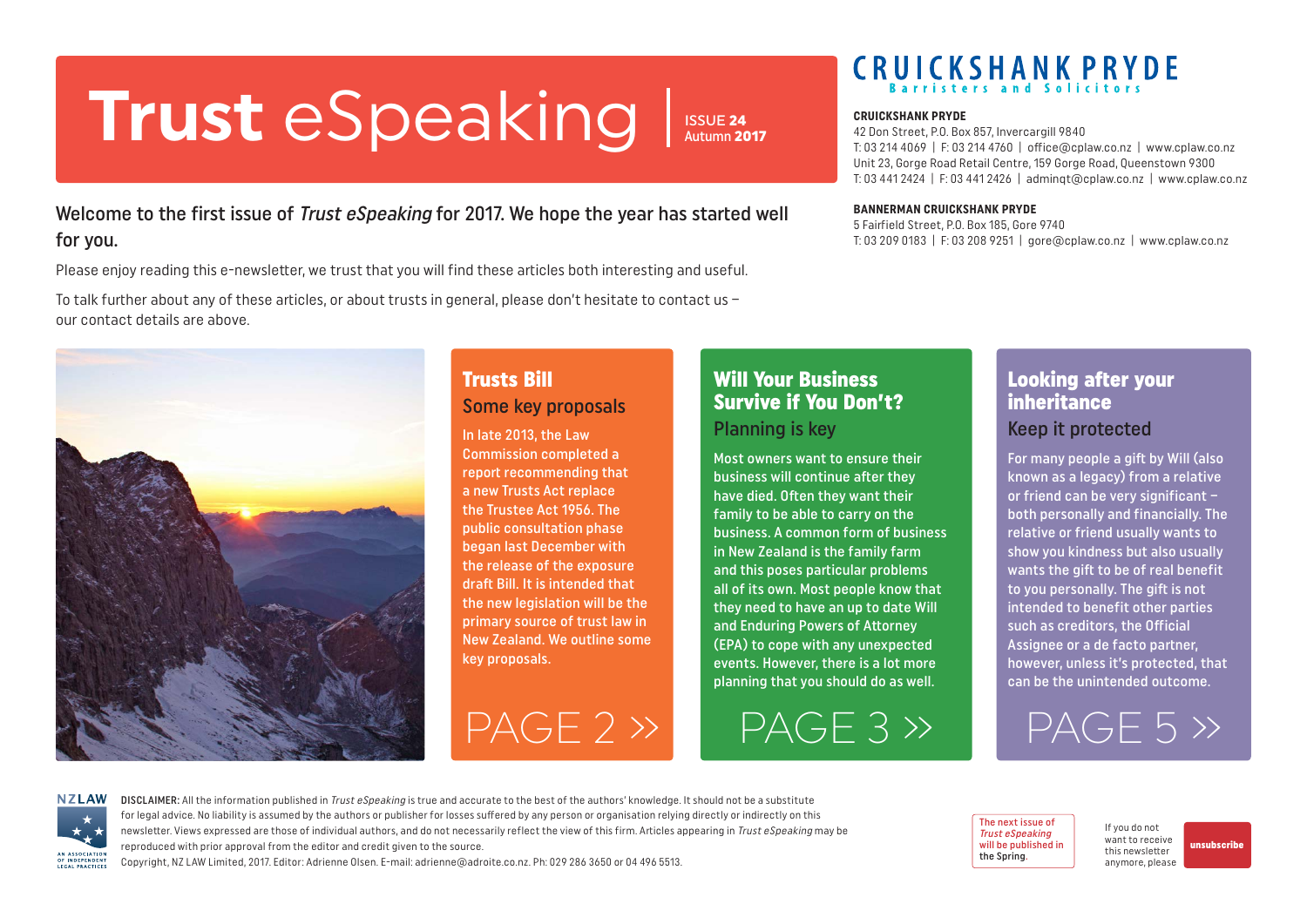# <span id="page-1-0"></span>Trust eSpeaking Issue 24

# Trusts Bill

#### Some key proposals

In late 2013, the Law Commission completed a report recommending that a new Trusts Act replace the Trustee Act 1956. The public consultation phase began last December with the release of the exposure draft Bill. It is intended that the new legislation will be the primary source of trust law in New Zealand. We outline below some key proposals.

#### Definition

Most trusts in New Zealand are established with a written trust deed or other document such as a Will. These are known as 'express trusts.' The Bill only applies to express trusts. Characteristics of express trusts are defined in the Bill as:

» A fiduciary relationship in which a trustee holds or deals with trust property for the benefit of the beneficiaries or for a permitted purpose

- » The trustee is required to hold or deal with the trust property in a way that it is identifiably separate from the trustee's own property
- » The trustee has a duty to hold or deal with the trust property in accordance with the terms of the trust and the duties imposed on the trustee by law, and
- » The trustee is accountable in respect of the way the trustee carries out those duties.

These characteristics already exist in New Zealand's case law, but they will also now be contained within the proposed Trusts Act.

It may be helpful for trustees to be reminded that trust property should be dealt with separately from their own property, and only in accordance with the trust deed and for the benefit of the trust's beneficiaries.

### Trustee duties

Trustees will have a number of mandatory duties; these cannot be excluded or modified by a trust deed. These mandatory duties are to:

- » Know the terms of the trust
- » Act in accordance with the terms of

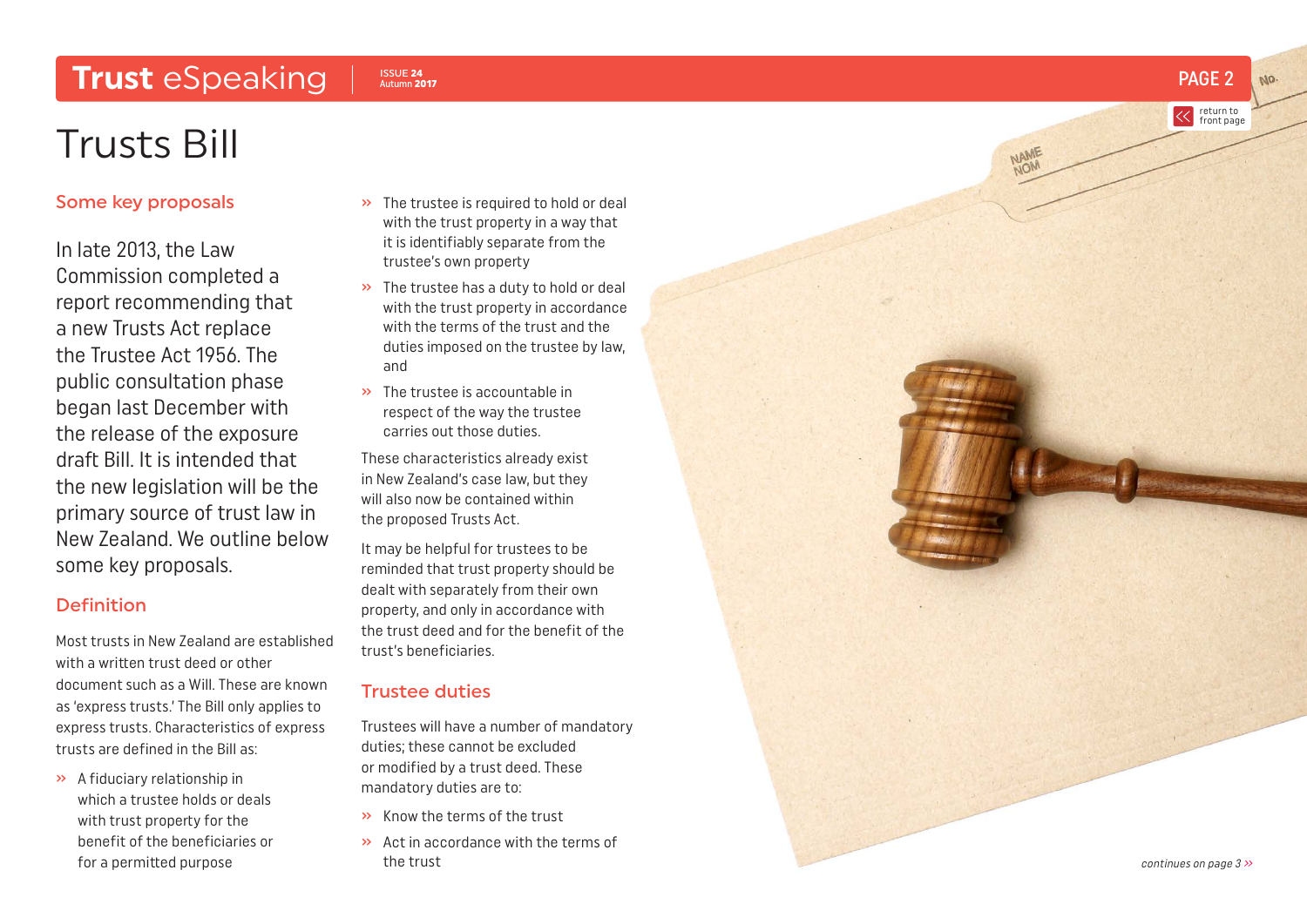## <span id="page-2-0"></span>Trust eSpeaking Insue 24

- » Act honestly and in good faith
- » Hold trust property
- » Act for the benefit of the beneficiaries (or the permitted purpose), and
- » Exercise trustee powers for a proper purpose.

Trustees will also have a number of default duties. These duties can be excluded or modified by the trust deed. For example, trustees have a default duty not to benefit themselves or to act where they have a conflict of interest, but a trust deed can allow a trustee to act in their own interest. Even now, trust deeds will often specify situations in which a trustee is permitted to act in his or her own interest, for example, when a trustee is also a beneficiary. It is important to know the terms of the trust and what is, or is not, allowed.

Most of the duties restate the current case law, but the requirement that trustees be familiar with the terms of the trust may be a warning for nonprofessional trustees who may not fully understand their obligations. Trustees will also be obliged to retain copies of trust documents, which is a practice even some professional trustees fail to follow at present.

#### Information

The draft Bill provides a process for disclosure of 'trust information.'

There's a presumption that trustees must notify 'qualifying beneficiaries' that they are beneficiaries, and they must provide trust information to a beneficiary who requests it within a reasonable time. They may only withhold information in certain circumstances.

'Trust information' includes the trust deed, documents relating to trust administration and trust property, and other information necessary to hold trustees accountable.

A 'qualifying beneficiary' is a person who the settlor intends to have a realistic possibility of receiving trust property. While the requirements give trustees flexibility where necessary, it makes it clear that there is a presumption in favour of keeping beneficiaries informed.

There are a number of other proposals contained within the draft Bill (for example, the documents trustees are required to keep throughout their trusteeship) but those outlined above are some of the significant ones of interest for trustees.

We will keep you up-to-date on the progress of this legislation through the House. In the meantime, if you have further questions about your current obligations as a trustee, please contact us.

# Will Your Business Survive if You Don't?

#### Planning is key

Most owners want to ensure their business will continue after they have died. Often they want their family to be able to carry on the business. A common form of business in New Zealand is the family farm and this poses particular problems all of its own. Most people know that they need to have an up-todate Will and Enduring Powers of Attorney (EPA) to cope with any unexpected events. However, there is a lot more planning that you should do as well.

#### Keeping the business running

You need to make sure there is someone who can step in and keep your business going if anything happens to you. Even if you are just stuck in hospital for a time following an accident, you should have someone who has an EPA and can look after the business for you.

Usually the best structure is a company where you can be the main shareholder. It is usually best if there are two directors, or at least an alternate director. If you are unable to take care of business, the other director can do so. If you are incapacitated, the person who holds your EPA can exercise your voting

ISSUE 24  $_{\text{Aut} \text{tumn}}$  2017  $\blacksquare$ 

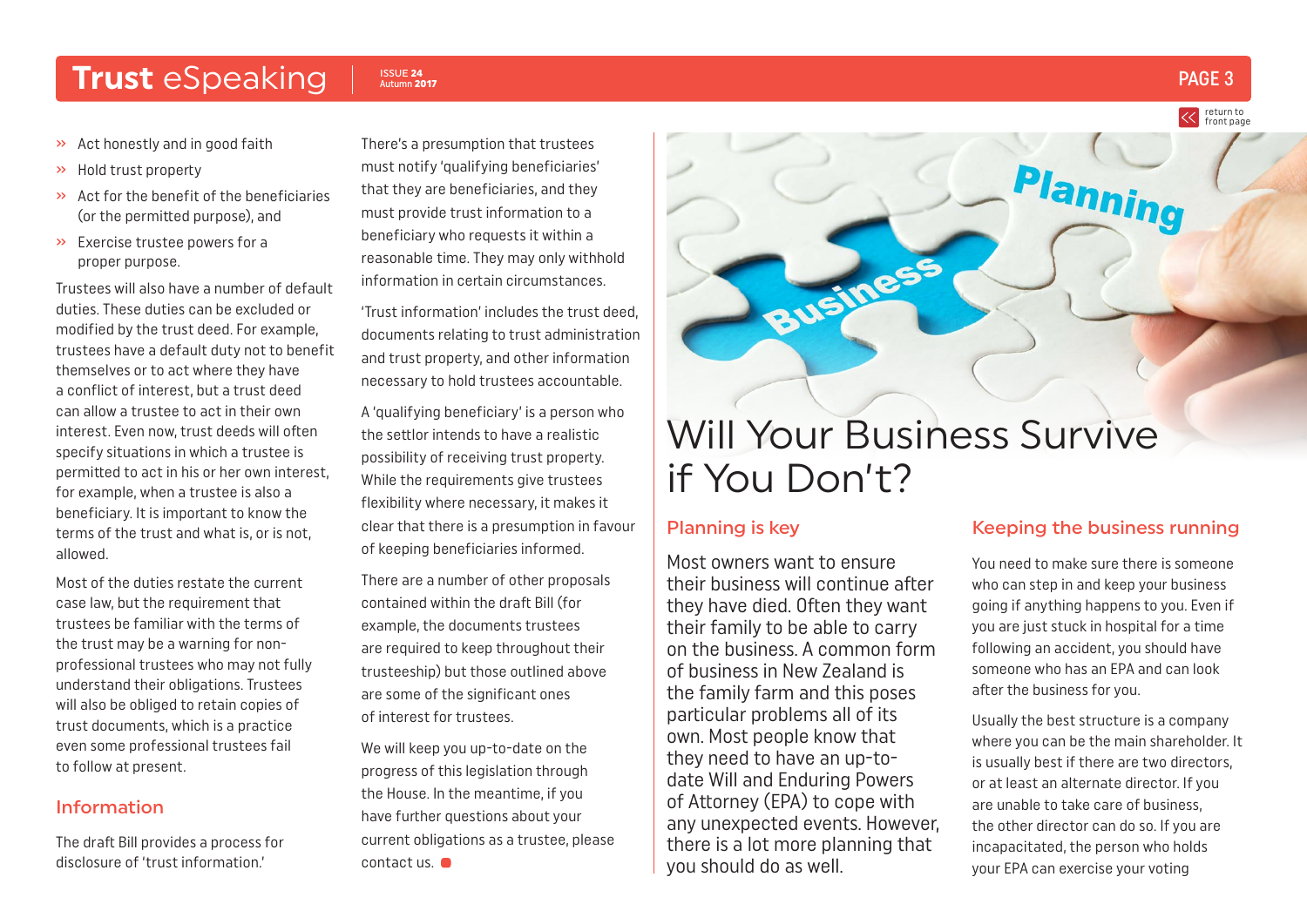## Trust eSpeaking Insue 24

rights as shareholder and appoint a new director in the interim.

The same would happen if you were to die. The executor of your estate can take over the shares and appoint a new director if needed. It's important that your family and employees know who to contact if anything like this happens. They also need to know who holds the EPA and who is named in your Will. As well, you need to have a contingency plan.

#### Who will own the business?

If you operate your business in your own name, then the business becomes part of your estate when you die. Your executor must step into your shoes and must be able to carry on all of the work you were doing. Your executor needs to be chosen with care!

If you run your business through a company, which is usually the best approach, then your executor will take over your shares in the company as the shares (not the business itself) will be part of your estate. Your executor needs to be able to select the right person to run the business. You may have some ideas about who that person might be and the qualities

**CONTRACTOR DE CONSTANTINO DE CONTRACTO DE CONTRACTO DE CONSTANTINO DE CONSTANTINO DE CONSTANTINO DE CONSTANTINO** 

they will need to do this successfully. This will help not only preserve the capital of the business, but also retain its reputation and integrity. This should be mentioned in a letter of wishes or some similar informal document.

It's usually better not to specify too much detail in your Will because things can change and what seems like a good idea now may prove totally impractical later on.

Your Will also needs to give your executor enough powers to continue to run your business or to sell it. The executor may need to have power to borrow money to keep the business going. You also need to think about whether the business should be inherited by your partner or family – or should the executor sell the business so your family has the money?

#### Keeping it in the family

In the UK, business advisors have a saying, 'Shirtsleeves to shirtsleeves in three generations.' This reflects a common experience. The first generation creates the business. The second generation was brought up being told all about the business and keeps it going. The third generation has the business

handed to them, believe that they are successful entrepreneurs and manage to lose the business.

Ensuring that later generations of the family work together in a business is not easy. Sooner or later most of the family will want to go their own way with their own share of the family inheritance. Often the best advice is to leave it to the family to negotiate a buy-out. A member or members of the family who are keen on the business can buy the others out and everyone can move forward. Locking the business away in a trust and expecting it to last for 80 years – or even for the lifetimes of your children – may be unrealistic.

#### The family farm

One of the most common examples of bitter litigation in New Zealand is the fight over the family farm. Traditionally the parents expected one son to carry on the farm and did not want him to start off with too much debt. So arrangements were made to give the farm to that son.

These days it can just as easily be a daughter who wants to take over the farm. More importantly, the other members of

## the family are likely to be unhappy that they are effectively cut out or receive only a small share of your estate. In the

past various structures such as trusts have been used in an attempt to prevent possible claims after death.

A common arrangement now is to have a company that owns the farm. The shares in the company can be sold progressively, at a fair value, to the family member who wants to carry on farming. This ensures that there is a flow of funds which can be used to make provision for the other members of the family. In farming families, as in most other families, the best advice is to try to be fair. Playing favourites is likely to lead to some bitterness down the track. You do not want your legacy to your children to be years of family feuding.

#### Good sense to plan ahead

Making arrangements to deal with business issues if you're incapacitated, or when you die, can be viewed as too hard and/or somewhat macabre. It is, however, good business sense and your family will thank you for some forward thinking to enable your business to continue to operate successfully.  $\bullet$ 

### Autumn <sup>2017</sup> PAGE 4

return to [front page](#page-0-0)